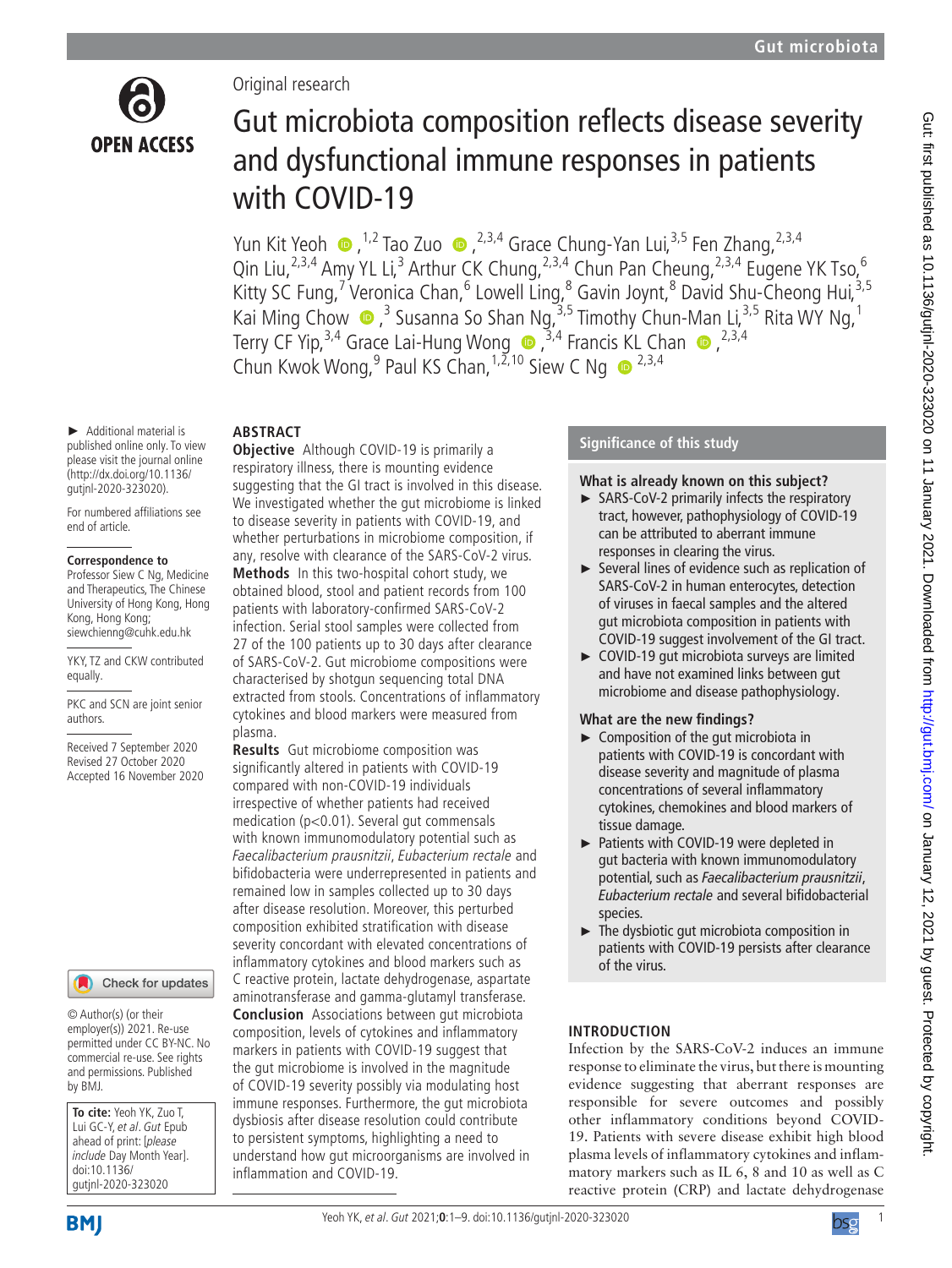# **Significance of this study**

**How might it impact on clinical practice in the foreseeable future?**

- $\blacktriangleright$  These findings suggest that depletion of immunomodulatory gut microorganisms contributes to severe COVID-19 disease.
- $\blacktriangleright$  The dysbiotic gut microbiota that persists after disease resolution could be a factor in developing persistent symptoms and/or multisystem inflammation syndromes that occur in some patients after clearing the virus.
- ► Bolstering of beneficial gut species depleted in COVID-19 could serve as a novel avenue to mitigate severe disease, underscoring importance of managing patients' gut microbiota during and after COVID-19.

(LDH) reflecting immune response and tissue damage from SARS-CoV-2 infection.<sup>1-3</sup> Additionally, some patients develop autoinflammatory symptoms after recovery, most prominent being multisystem inflammatory syndrome and Kawasaki-like disease in children.<sup>4–6</sup> Several observations suggest a substantial involvement of the GI tract, such as the ability of SARS-CoV-2 to infect and replicate in human small intestine enterocytes,<sup>7</sup> consistent detection of virus RNA in faecal samples<sup>8 9</sup> and the altered gut microbiota composition in SARS-CoV-2 infected subjects.<sup>10 11</sup> As the GI tract is the largest immunological organ in the body and its resident microbiota are known to modulate host immune responses, $^{12}$  we hypothesised that the gut microbiota is associated with host inflammatory immune responses in COVID-19. Here, we characterised the gut microbiota and immune response in 100 patients with COVID-19 during hospitalisation and up to 30 days after recovery, showing that gut microbiota composition during hospitalisation is associated with disease severity and plasma concentrations of several cytokines and inflammatory markers. Moreover, gut microbiota composition in recovered patients remained significantly altered compared with non-COVID-19 individuals, which could have important implications in future health problems beyond COVID-19.

# **MATERIALS AND METHODS**

## **Subject recruitment and sample collection**

The study was conducted in accordance with the declaration of Helsinki. All patients provided written informed consent. As described in our previous study, $10$  patients with COVID-19 were recruited from the Prince of Wales and United Christian Hospitals in Hong Kong between February and May 2020. These patients were laboratory-confirmed SARS-CoV-2 positive by quantitative reverse transcription PCR (RT-qPCR) performed on nasopharyngeal swabs collected by hospital staff.<sup>13</sup> Non-COVID-19 subjects were recruited before COVID-19 as part of a Hong Kong population gut microbiome survey recruited by advertisement $14$  or non-disease controls from colonoscopy trials, $^{15}$  whereby subjects had a normal colonoscopy (stools collected several days before bowel preparation). Patients with COVID-19 were classified into four severity groups based on symptoms as reported by Wu *et al*. 16 Briefly, patients were classified as mild if there were no radiographic indications of pneumonia, moderate if pneumonia with fever and respiratory tract symptoms were detected, severe if respiratory rate  $\geq 30$  breaths per minute, oxygen saturation ≤93%when breathing ambient air or PaO2/FiO2  $\leq$ 300 mm Hg, critical if respiratory failure requiring mechanical ventilation or organ failure requiring intensive care. Blood and stools from in-hospital patients were

collected by hospital staff while discharged patients provided stools on day of follow-up or self-sampled at home. Stools were collected in collection tubes containing preservative media (cat. 63700, Norgen Biotek Corp, Ontario Canada) and stored at −80°C until processing. We have previously shown that gut microbiota composition generated from stools collected in this preservative medium was comparable with results obtained from immediate freezing at  $-80^{\circ}$ C.<sup>17</sup>

## **Stool DNA extraction and sequencing**

Detailed methods are described in Zuo *et al*. 10 Briefly, DNA was extracted from 0.1g of homogenised faecal samples using the Maxwell RSC PureFood GMO and Authentication Kit and a Maxwell RSC Instrument nucleic acid extraction platform (Promega, Wisconsin, USA) according to manufacturer's instructions. Sequencing libraries were prepared from extracted DNA using the Nextera DNA Flex Library Prep Kit (Illumina, California, USA) and sequenced on an Illumina NovaSeq 6000 System (2×150bp) at the Centre for Gut Microbiota Research, Chinese University of Hong Kong. Raw sequence data generated for this study are available in the Sequence Read Archive under BioProject accession PRJNA650244.

## **Sequence data processing, inferring gut microbiota composition and statistical analysis**

Raw sequence data were quality filtered using Trimmomatic V.39 to remove adaptor and low-quality sequences. Following this, microbiota composition profiles were inferred from qualityfiltered forward reads using MetaPhlAn2<sup>18</sup> V.2.7.7 with the V.20 database. The site by species counts and relative abundance tables were input into  $R^{19}$  V.3.5.1 for statistical analysis. Principal component analysis (PCA) ordinations were used to visualise the clustering of samples based on their species level compositional profiles. Associations between gut community composition and patients' parameters were assessed using permutational multivariate analysis of variance (PERMANOVA) and Procrustes analyses. Associations of specific microbial species with patient parameters were identified using the linear discriminant analysis effect size (LEfSe) and the multivariate analysis by linear models (MaAsLin) statistical frameworks implemented in the Huttenhower Lab Galaxy instance (http://huttenhower.sph.harvard. edu/galaxy/). PCA, PERMANOVA and Procrustes analysis are implemented in the vegan R package<sup>20</sup> V.2.4–6.

# **Measuring SARS-CoV-2 load in stool samples**

SARS-CoV-2 virus loads were measured via RT-qPCR as described in Zuo *et al*. 10 RNA was extracted from 0.1g homogenised stools using the QIAamp Viral RNA Mini Kit (QIAGEN, Hilden Germany) following manufacturer's instructions. SARS-CoV-2 primer and probe sequences were as provided by the US Centers for Disease Control and Prevention (2019 nCoV\_N1-F: 5'-GACCCCAAAATCAGC GAAAT-3', 2019 nCoV\_N1-R: 5'-TCTGGTTACTGCCAGTTGAATCTG-3' and 2019-nCoV\_N1-P: 5'-FAM-ACCCCGCATTACGTTTGGTG-GACC-BHQ1-3'). Each one-step RT-qPCR reaction contained 10µL of extracted RNA, 4µL TaqMan Fast Virus 1-Step Master Mix (Thermo Fisher Scientific, Massachusetts, USA) in a final reaction volume of 20µL. Primer and probe concentrations were  $0.5 \mu M$  and  $0.125 \mu M$ , respectively. Cycling conditions were 25°C for 2min, 50°C for 15min, 95°C for 2min, followed by 45 cycles of 95°C for 15s and 55°C for 30s. Thermocycling was performed on a StepOnePlus Real-Time PCR System (Thermo Fisher Scientific). Cycle threshold (Ct) values were converted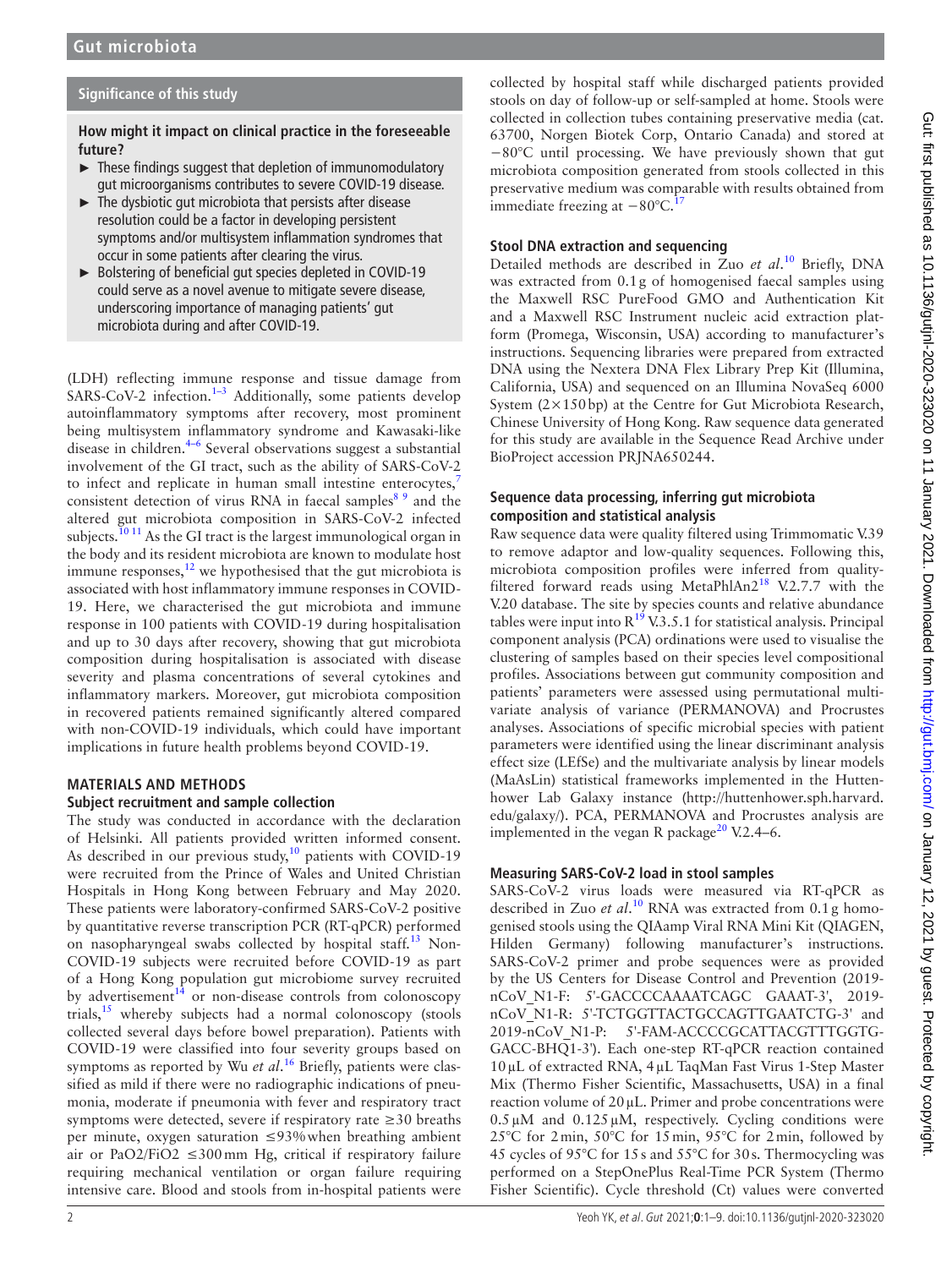into viral RNA copies based on a standard curve prepared from 10-fold serial dilutions of known copies of plasmids containing the full N gene (2019-nCoV\_N\_Positive Control, Integrated DNA Technologies, USA). Samples were considered negative if Ct values exceeded 39.9 cycles. The detection limit was 347 copies/mL.

#### **Plasma cytokine measurements**

Whole blood samples collected in anticoagulant-treated tubes were centrifuged at  $2000 \times g$  for 10 min and the supernatant was collected. Concentrations of cytokines and chemokines were measured using the MILLIPLEX MAP Human Cytokine/ Chemokine Magnetic Bead Panel—Immunology Multiplex Assay (Merck Millipore, Massachusetts, USA) on a Bio-Plex 200 System (Bio-Rad Laboratories, California, USA). Concentration of N-terminal-pro-brain natriuretic peptide (NT-proBNP) was measured using Human NT-proBNP ELISA kits (Abcam, Cambridge, UK).

#### **Patient and public involvement**

Patients or the public were not involved in the design, conduct, reporting or dissemination plans of this study.

#### **RESULTS**

#### **COVID-19 patient cohort**

Between February and May 2020, we collected blood and stool samples from 100 patients with COVID-19 confirmed by positive SARS-CoV-2 RT-qPCR. Demographic and clinical

characteristics of these patients and a non-COVID-19 control cohort of 78 adults recruited in Hong Kong before COVID-19 are reported in table 1. There were 47 female and 53 male patients with COVID-19 with mean±SDage of 36.4±18.7 years. Critical, severe, moderate and mild disease<sup>16</sup> were observed in 3.0%, 5.0%, 45.0% and 47.0% of patients, respectively. In comparison, the non-COVID-19 cohort was comprised of 45 women and 33 men with mean±SDage of  $45.5 \pm 13.3$  years. Comorbidities in the COVID-19 cohort included hypertension, hyperlipidaemia, diabetes and heart conditions, although there were fewer than five patients each except for hypertension with 11. For the non-COVID-19 cohort, hypertension was the only major comorbidity with 11 individuals. Of the 100 patients with COVID-19, 41 provided multiple stool samples over the duration of their hospital stay and/or follow-up after discharge; 34 and 46 patients received antibiotics and antivirals, respectively, prior to stool collection.

## **Altered gut microbiota composition in patients with COVID-19**

In total, 274 stool samples were sequenced generating an average of 6.8 Gbp (47386950 reads) per sample. First, we compared gut microbiota compositions of the first stool samples of each patient with COVID-19 collected during hospitalisation (n=87; 13 of the 100 patients with COVID-19 only provided stools after recovery) (40 women to 47 men,  $35.6 \pm 18.8$  years old (mean±SD)) with non-COVID-19 subjects (45 women to 33 men,  $45.5 \pm 17.4$  years old (mean $\pm$ SD)) to assess whether gut

#### **Table 1** Characteristics of the COVID-19 and non-COVID-19 cohorts

|                                                                        | COVID-19                                   | Non-COVID-19          |  |  |  |  |
|------------------------------------------------------------------------|--------------------------------------------|-----------------------|--|--|--|--|
| Number of subjects                                                     | 100                                        | 78                    |  |  |  |  |
| Gender (females:males)                                                 | 47 females, 53 males                       | 45 females, 33 males  |  |  |  |  |
| Age, years (mean±SD)                                                   | 36.4±18.7 years                            | $45.5 \pm 13.3$ years |  |  |  |  |
| Disease severity category                                              | 47 mild, 45 moderate, 5 severe, 3 critical | <b>NA</b>             |  |  |  |  |
| Symptoms at admission, n (%)                                           |                                            |                       |  |  |  |  |
| Fever                                                                  | 38 (38.0%)                                 | <b>NA</b>             |  |  |  |  |
| Diarrhoea                                                              | 17 (17.0%)                                 | <b>NA</b>             |  |  |  |  |
| Cough                                                                  | 40 (40.0%)                                 | <b>NA</b>             |  |  |  |  |
| Sputum                                                                 | 18 (18.0%)                                 | <b>NA</b>             |  |  |  |  |
| Sore throat                                                            | $8(8.0\%)$                                 | <b>NA</b>             |  |  |  |  |
| Rhinorrhea                                                             | 19 (19.0%)                                 | <b>NA</b>             |  |  |  |  |
| Shortness of breath                                                    | $9(9.0\%)$                                 | <b>NA</b>             |  |  |  |  |
| Comorbidities, n (%)                                                   |                                            |                       |  |  |  |  |
| Hypertension                                                           | 11 (11.0%)                                 | 11 (11.0%)            |  |  |  |  |
| Hyperlipidaemia                                                        | $4(4.0\%)$                                 | $\mathbf{0}$          |  |  |  |  |
| <b>Diabetes</b>                                                        | $2(2.0\%)$                                 | $\mathbf 0$           |  |  |  |  |
| <b>Heart disease</b>                                                   | $2(2.0\%)$<br>$\mathbf{0}$                 |                       |  |  |  |  |
| Allergic disorders                                                     | $7(7.0\%)$<br>15 (15.0%)                   |                       |  |  |  |  |
| <b>HIV</b>                                                             | $3(3.0\%)$                                 | $\overline{0}$        |  |  |  |  |
| Asthma                                                                 | $2(2.0\%)$                                 | $2(2.0\%)$            |  |  |  |  |
| Received antibiotics during hospitalisation by disease severity, n (%) |                                            |                       |  |  |  |  |
| Mild disease                                                           | 6 of 47 (12.8%)                            | <b>NA</b>             |  |  |  |  |
| Moderate disease                                                       | 21 of 45 (46.7%)                           | <b>NA</b>             |  |  |  |  |
| Severe disease                                                         | 4 of 5 (80.0%)                             | <b>NA</b>             |  |  |  |  |
| Critical disease                                                       | 3 of 3 (100%)                              | <b>NA</b>             |  |  |  |  |
| Received antivirals during hospitalisation, n (%)                      |                                            |                       |  |  |  |  |
| Lopinavir/ritonavir                                                    | 38 of 100 (38.0%)                          | <b>NA</b>             |  |  |  |  |
| Ribavirin                                                              | 30 of 100 (30.0%)                          | <b>NA</b>             |  |  |  |  |
| Oseltamivir                                                            | 5 of 100 (5.0%)                            | <b>NA</b>             |  |  |  |  |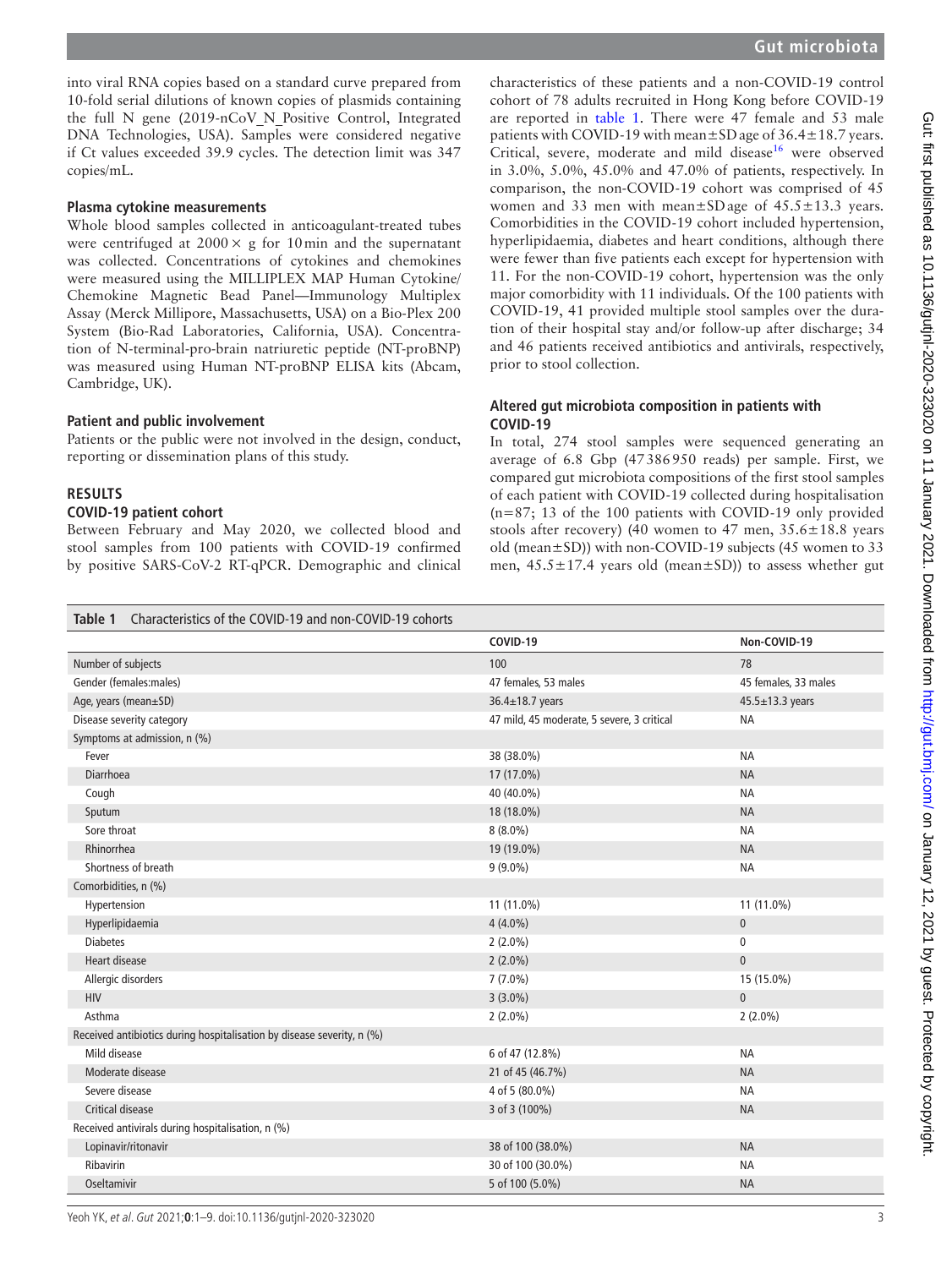

**Figure 1** Compositional differences in gut microbiota between patients with COVID-19 and non-COVID-19 subjects. (A) Average relative abundances of microbial phyla detected in stools from in-hospital patients with COVID-19, patients discharged after negative RT-qPCR for viral RNA in nasopharyngeal swabs, and non-COVID-19 individuals. (B) Principal component analysis of gut microbiota composition of patients with COVID-19 with and without antibiotics compared with non-COVID-19 subjects. Filled circles represent the first stool samples (if serial samples are available) of in-hospital patients whereas crosses represent non-COVID-19 subjects. Group centroids are indicated by the group labels.

microbiota composition was altered in this COVID-19 cohort. At the phylum level, members of the *Bacteroidetes* were more relatively abundant in patients with COVID-19 compared with non-COVID-19 individuals (mean 23.9% vs 12.8%, p<0.001, Mann-Whitney test), whereas *Actinobacteria* were more relatively abundant in non-COVID-19 individuals (26.1% vs 19.0%, p<0.05, Mann-Whitney test) (figure 1A). At the species level, we identified significant associations with disease (COVID-19 vs non-COVID-19) and antibiotics (figure 1B) ( $p < 0.05$ , PERMANOVA) but not stool SARS-CoV-2 load, antiviral (lopinavir/ritonavir, ribavirin or oseltamivir in 39 of 87 patients), corticosteroids and proton pump inhibitor use (online supplemental table S1). Without controlling for use of antibiotics, compositional differences in the gut microbiota of COVID-19 were primarily driven by enrichment of species including *Ruminococcus gnavus*, *Ruminococcus torques* and *Bacteroides dorei* and depletion of *Bifidobacterium adolescentis*, *Faecalibacterium prausnitzii* and *Eubacterium rectale* (p<0.05, LEfSe) (table 2, online supplemental table S2). When antibiotic effects were examined, differences between cohorts were primarily linked to enrichment of taxa such as *Parabacteroides*, *Sutterella wadsworthensis* and *Bacteroides caccae* and depletion of *Adlercreutzia equolifaciens*, *Dorea formicigenerans* and *Clostridium leptum* in COVID-19 relative to non-COVID-19 ( $p < 0.05$ , MaAsLin) (online supplemental table S3), although most of the implicated taxa comprised less than 0.1% average relative abundance in these samples. While the overall gut microbiota composition was distinct between the 87 COVID-19 and 78 non-COVID-19 subjects, there were no significant differences in species richness and Shannon diversity  $(p>0.05,$  Mann Whitney test) (online supplemental figure S1). Within the COVID-19 cohort, gut microbiota composition sampled during hospitalisation (n=87) was most significantly associated with disease severity (mild, moderate, severe, critical) followed by antibiotics with descending size of effect (p<0.05, PERMANOVA) (online

supplemental table S1). In identifying microbial species associated with disease severity, we found that *F. prausnitzii* and *Bifidobacterium bifidum* were negatively correlated with severity after adjusting for antibiotic use and patients' age ( $p$ <0.05, ordinal regression). Relative abundances of several other microbial species typically abundant in the human gut including *B. adolescentis* and *E. rectale* also showed reductions with increasing disease severity although these were not statistically significant (online supplemental table S4).

## **Plasma concentrations of inflammatory cytokines, chemokines and tissue damage markers are correlated with gut microbiota composition**

In COVID-19 infection, the immune system produces inflammatory cytokines in response to virus infection. In some cases, the inflammatory response can be overaggressive (ie, 'cytokine storm') and results in widespread tissue damage, septic shock and multi organ failure.<sup>1</sup> Based on the observation that the gut microbiota is altered in patients with COVID-19 (figure 1) and the associations of several species with disease severity (online supplemental table S4), we hypothesised that these compositional changes play a role in exacerbating disease by contributing to dysregulation of the immune response. PCA visualisation of gut microbiota composition in the cohort of 87 patients with COVID-19 during hospitalisation revealed a continuum along the mild, moderate, severe and critical disease severity groups (figure 2), indicating a stratification of gut microbiota composition associated with disease severity. We then fitted plasma concentrations of cytokines (measured at admission; median 2days before stool samples) and inflammation markers onto the PCA and observed that C-X-C motif ligand 10 (CXCL10), IL-10, tumour necrosis factor-α (TNF-α), aspartate aminotransferase (AST), gamma-glutamyl transferase (GGT), CRP, LDH, NT-proBNP and erythrocyte sedimentation rate were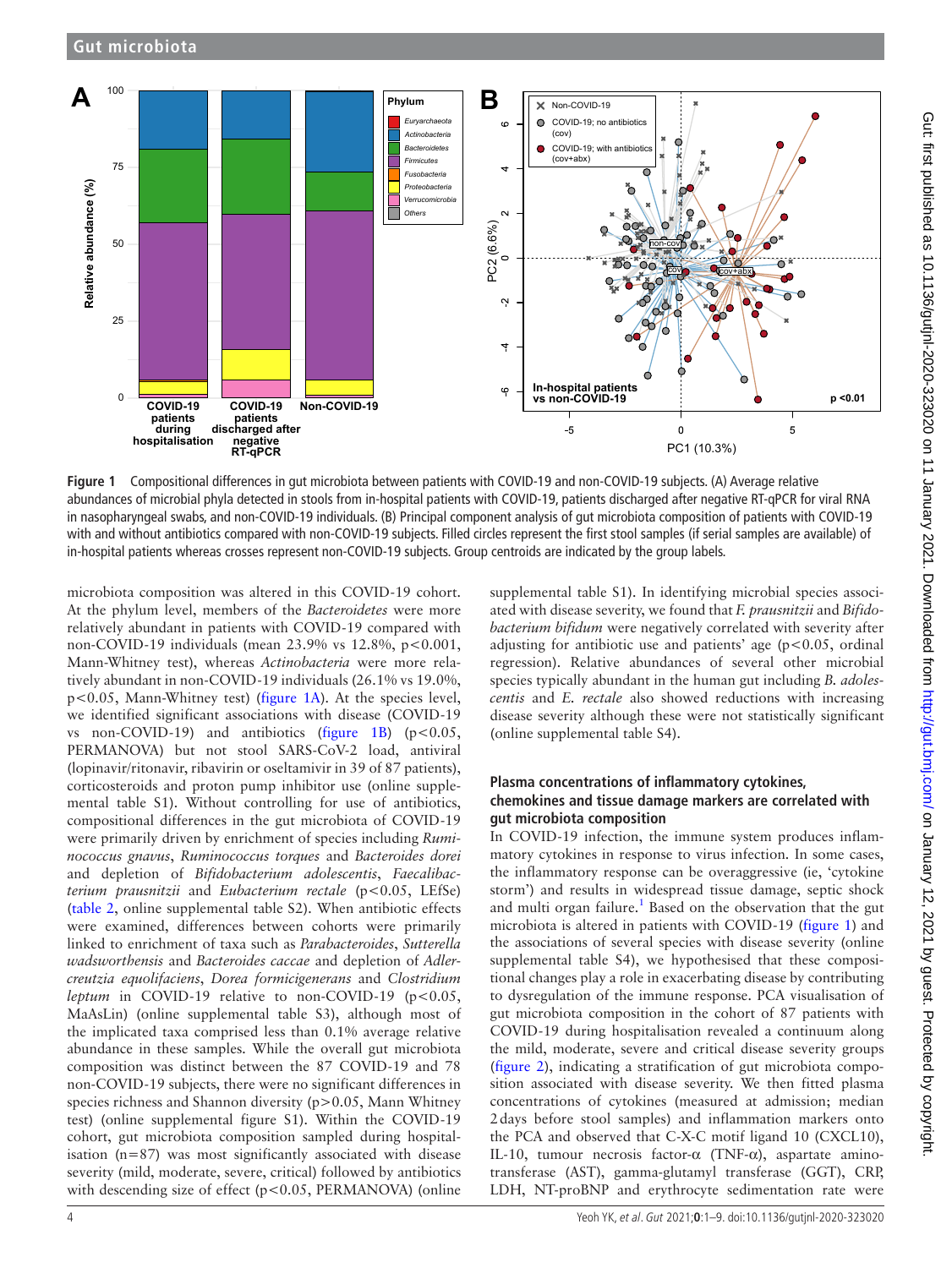| Speciest                                              |                      | Mean relative abundance (%)* |          |              |  |  |
|-------------------------------------------------------|----------------------|------------------------------|----------|--------------|--|--|
|                                                       | Phylum               | Association cohort           | COVID-19 | Non-COVID-19 |  |  |
| Ruminococcus gnavus                                   | <b>Firmicutes</b>    | COVID-19                     | 4.64     | 1.82         |  |  |
| Bacteroides dorei                                     | <b>Bacteroidetes</b> | COVID-19                     | 3.03     | 0.74         |  |  |
| Ruminococcus torques                                  | <b>Firmicutes</b>    | COVID-19                     | 4.44     | 2.27         |  |  |
| Bacteroides vulgatus                                  | <b>Bacteroidetes</b> | COVID-19                     | 2.84     | 1.14         |  |  |
| <b>Bacteroides ovatus</b>                             | <b>Bacteroidetes</b> | COVID-19                     | 1.92     | 0.62         |  |  |
| Bacteroides caccae                                    | <b>Bacteroidetes</b> | COVID-19                     | 1.46     | 0.41         |  |  |
| Akkermansia muciniphila                               | Verrucomicrobia      | COVID-19                     | 1.06     | 0.77         |  |  |
| Bifidobacterium adolescentis                          | Actinobacteria       | Non-COVID-19                 | 3.94     | 7.78         |  |  |
| Eubacterium rectale                                   | <b>Firmicutes</b>    | Non-COVID-19                 | 3.14     | 6.78         |  |  |
| Ruminococcus bromii                                   | <b>Firmicutes</b>    | Non-COVID-19                 | 2.19     | 5.73         |  |  |
| Subdoligranulum unclassified                          | <b>Firmicutes</b>    | Non-COVID-19                 | 2.39     | 4.90         |  |  |
| Bifidobacterium pseudocatenulatum                     | Actinobacteria       | Non-COVID-19                 | 1.94     | 3.83         |  |  |
| Faecalibacterium prausnitzii                          | <b>Firmicutes</b>    | Non-COVID-19                 | 3.69     | 5.89         |  |  |
| Collinsella aerofaciens                               | Actinobacteria       | Non-COVID-19                 | 2.58     | 4.49         |  |  |
| Ruminococcus obeum                                    | <b>Firmicutes</b>    | Non-COVID-19                 | 1.69     | 2.40         |  |  |
| Dorea longicatena                                     | <b>Firmicutes</b>    | Non-COVID-19                 | 1.09     | 1.50         |  |  |
| Coprococcus comes                                     | <b>Firmicutes</b>    | Non-COVID-19                 | 0.99     | 1.37         |  |  |
| Dorea formicigenerans                                 | <b>Firmicutes</b>    | Non-COVID-19                 | 1.35     | 1.53         |  |  |
| *Mean relative abundance $\cdot$ 10/ in either cabort |                      |                              |          |              |  |  |

#### **Table 2** Bacteria species associated with COVID-19 patients during hospitalisation

Mean relative abundance  $>1\%$  in either cohort.

†Ordered by logarithmic discriminant analysis score reported by linear discriminant analysis effect size.

significantly associated with microbiota composition (figure 2) (p<0.05, Procrustes analysis). Notably, these measurements increased concomitant with microbiota composition representing more severe disease states. Since CXCL10, IL-10, TNF-α, AST, GGT, CRP, LDH and NT-proBNP are typically elevated in more severe COVID-19,<sup>2 21–23</sup> these results suggest that gut microbiota composition is associated with the magnitude of immune response to COVID-19 and subsequent tissue damage and thus could play a role in regulating disease severity. We then assessed which specific species enriched or depleted



**Figure 2** Associations between gut microbiota composition of in-hospital patients with COVID-19 and plasma concentrations of inflammatory cytokines and blood inflammation markers. (A) Principal component analysis (PCA) of gut microbiota composition and association with plasma concentrations of cytokines/chemokines. (B) PCA of gut microbiota composition and association with blood inflammation markers. Statistical correlations were determined using Procrustes tests. Only cytokines and inflammation markers significantly correlated with gut microbiota composition are shown. Red arrows represent gradients of the corresponding cytokines/inflammation marker concentrations and point to the direction of greatest increase in these measures. Colour of the circles represents disease severity groups, and ellipses represent SD of the group centroid. Group centroids are indicated by the group labels. AST, aspartate aminotransferase; CRP, C-reactive protein; ESR, erythrocyte sedimentation rate; GGT, gamma-glutamyl transferase; LDH, lactate dehydrogenase; NT-proBNP, N-terminal-pro-brain natriuretic peptide; TNF, tumour necrosis factor.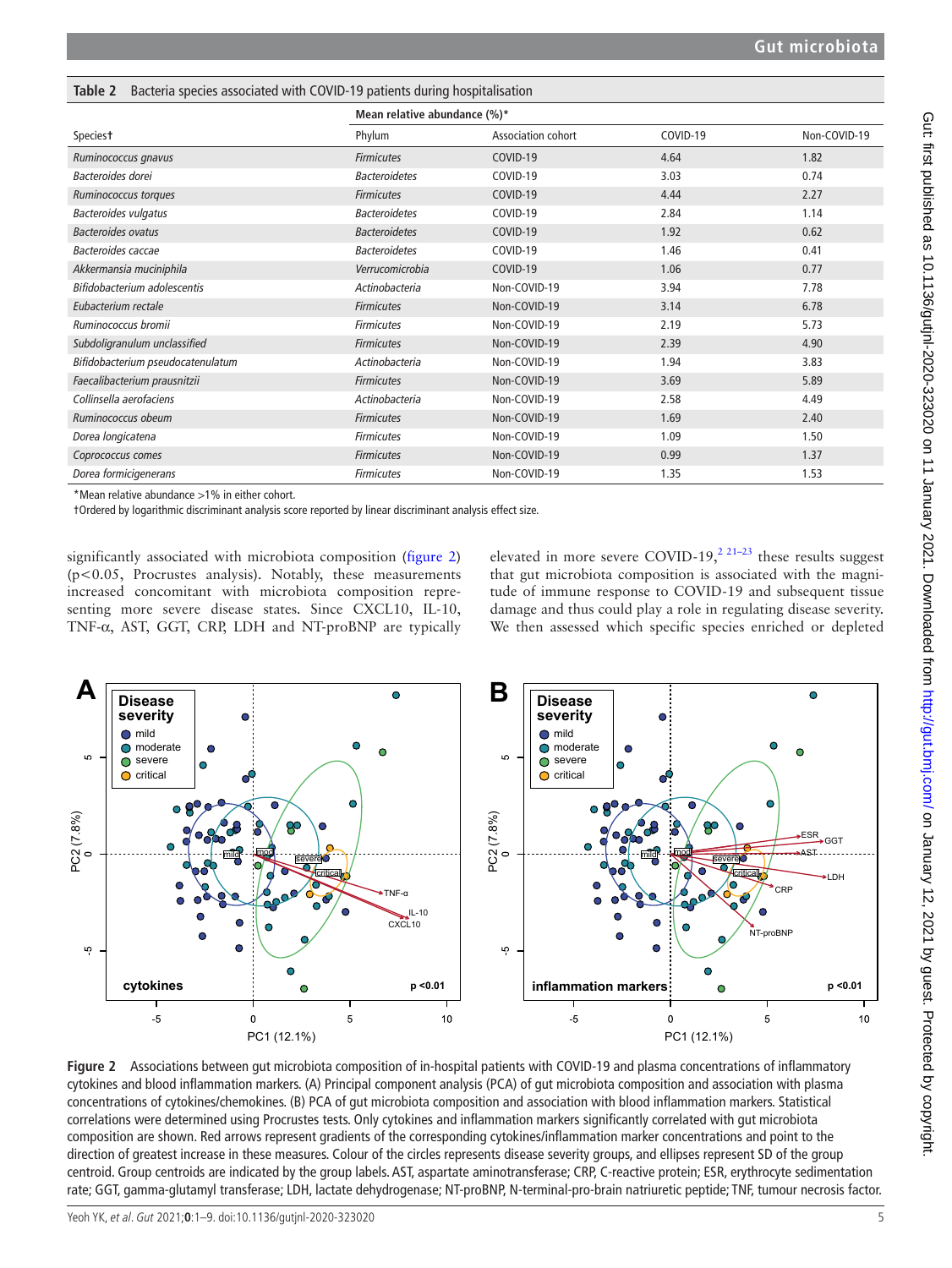

**Figure 3** Correlations between COVID-19 enriched/depleted gut microbial taxa and plasma concentrations of (A) CXCL10, (B) IL-10, (C) TNF-α, (D) CCL2, (E) CXCL8, (F) IL-1β and (G) IL-6. Only statistically significant correlations are shown. Linear regression lines are shown in each scatter plot in blue, and shaded regions represent 95% CIs. CCL, C-C motif ligand; CXCL, C-X-C motif ligand; TNF, tumour necrosis factor.

in patients with COVID-19 correlated with cytokine concentrations. From the list of most relatively abundant species in table 2, six species depleted in the COVID-19 cohort negatively correlated with CXCL10, five with IL-10 and two each with TNF- $\alpha$  and C-C motif ligand 2 (CCL2) (figure 3A–D) (p<0.05, Spearman correlation). These included *B. adolescentis*, *E. rectale* and *F. prausnitzii* known to play immunomodulatory roles in the human GI system.<sup>24–26</sup> Conversely, two species enriched in the COVID-19 cohort *B. dorei* and *Akkermansia muciniphila* were positively correlated with IL-1β, IL-6 and C-X-C motif ligand 8

(CXCL8) (figure 3E–G). Correlations with other relatively less abundant gut bacteria are shown in online supplemental table S5).

## **Gut microbiota dysbiosis persists after clearance of SARS-CoV-2**

As some patients with COVID-19 report persistent symptoms after recovery and/or subsequently develop multisystem inflammation, $27$  we hypothesised that the dysbiotic gut microbiota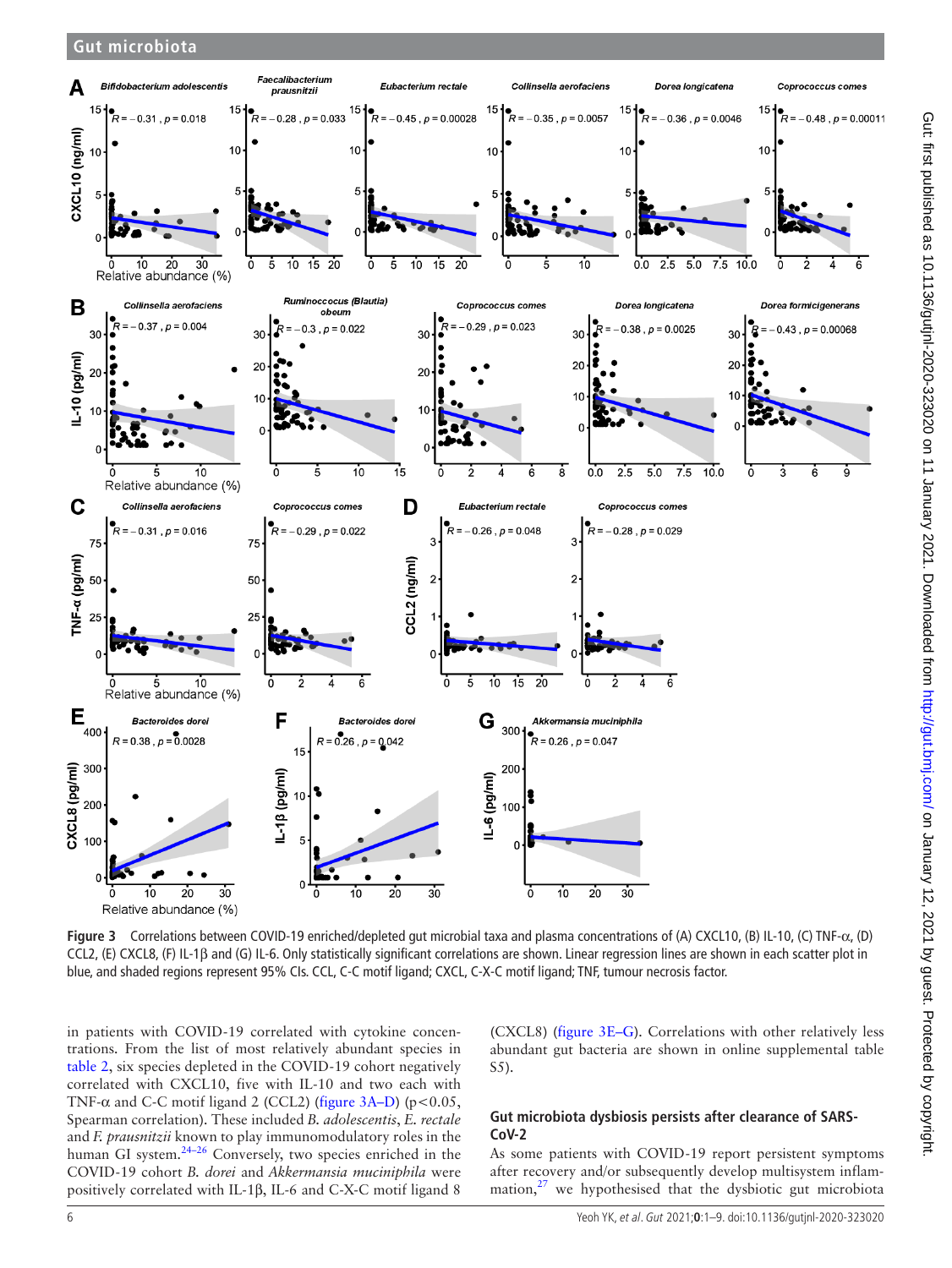

**Figure 4** Principal component analysis of gut microbiota composition in recovered patients with COVID-19 who had or had not received antibiotics compared with non-COVID-19 subjects. Patients were considered recovered following negative quantitative reverse transcription PCR (RT-qPCR) tests for SARS-CoV-2 RNA in nasopharyngeal swabs. Filled circles represent all stools collected after discharge from hospital whereas crosses represent non-COVID-19 subjects.

seen in patients with COVID-19 persists after recovery and could contribute to these conditions. To assess gut microbiota composition following recovery from COVID-19, 42 stool samples were collected from 27 patients (13 women to 14 men, 45.6±17.6 years old (mean±SD)) up to 30 days (median 6days, IQR 14 days) after their nasopharyngeal aspirates or swabs tested negative for SARS-CoV-2 via RT-qPCR. Compared with non-COVID-19 subjects, gut microbiota composition of the 27 recovered patients remained significantly distinct irrespective of whether they had received antibiotics  $(p<0.05, PERMANOVA)$ (14 received antibiotics, 13 did not), although composition in patients who had received antibiotics were more dissimilar relative to non-COVID-19 subjects than patients who did not (figure 4). Gut microbiota of recovered patients were enriched in species including *Bifidobacterium dentium* and *Lactobacillus ruminis* irrespective of whether they had received antibiotics and depleted in *E. rectale*, *R. bromii*, *F. prausnitzii* and *Bifidobacterium longum* (p<0.05, LEfSe) (table 3; online supplemental table S6). To determine whether antibiotics were associated with improved disease outcomes in patients with COVID-19, we examined its use in the moderate disease cohort in which the number of patients who had/had not received antibiotics was comparable (21 of 45 moderate disease patients received antibiotics). Representation in other disease states was less balanced (table 1). We found no difference in the number of days from onset of COVID-19 symptoms until discharge from hospital with or without antibiotics (p>0.05, Mann-Whitney test). Additionally, since there were no records of bacteraemia or blood cultures in the 45 patients and all but one had procalcitonin  $< 0.2$ ng/ mL during admission, these findings indicated that antibiotics are unlikely to be associated with improved patient outcomes

| Bacterial species associated with patients with COVID-19 after recovery<br>Table 3 |                              |              |                          |                            |  |  |
|------------------------------------------------------------------------------------|------------------------------|--------------|--------------------------|----------------------------|--|--|
|                                                                                    | Mean relative abundance (%)* |              |                          |                            |  |  |
| Speciest                                                                           | <b>Association class</b>     | Non-COVID-19 | COVID-19; no antibiotics | COVID-19; with antibiotics |  |  |
| Bifidobacterium dentium                                                            | COVID-19                     | 0.03         | 0.42                     | 3.27                       |  |  |
| Lactobacillus ruminis                                                              | COVID-19                     | 0.00         | 0.93                     | 2.56                       |  |  |
| Parabacteroides distasonis                                                         | COVID-19                     | 0.17         | 0.51                     | 2.51                       |  |  |
| Enterococcus faecalis                                                              | COVID-19                     | 0.21         | 0.00                     | 3.19                       |  |  |
| Parabacteroides unclassified                                                       | COVID-19                     | 0.11         | 0.25                     | 2.25                       |  |  |
| Clostridium bolteae                                                                | COVID-19                     | 0.08         | 0.16                     | 1.69                       |  |  |
| Clostridium symbiosum                                                              | COVID-19                     | 0.02         | 0.15                     | 1.16                       |  |  |
| Veillonella parvula                                                                | COVID-19                     | 0.01         | 0.02                     | 1.24                       |  |  |
| Eubacterium rectale                                                                | Non-COVID-19                 | 6.78         | 4.73                     | 0.19                       |  |  |
| Ruminococcus bromii                                                                | Non-COVID-19                 | 5.73         | 2.66                     | 0.25                       |  |  |
| Faecalibacterium prausnitzii                                                       | Non-COVID-19                 | 5.89         | 4.71                     | 1.12                       |  |  |
| Bifidobacterium pseudocatenulatum                                                  | Non-COVID-19                 | 3.83         | 0.77                     | 0.11                       |  |  |
| Subdoligranulum unclassified                                                       | Non-COVID-19                 | 4.90         | 1.78                     | 1.09                       |  |  |
| Collinsella aerofaciens                                                            | Non-COVID-19                 | 4.49         | 2.90                     | 0.61                       |  |  |
| Bifidobacterium longum                                                             | Non-COVID-19                 | 5.82         | 5.60                     | 2.01                       |  |  |
| Ruminococcus sp 5 1 39BFAA                                                         | Non-COVID-19                 | 3.90         | 5.40                     | 0.63                       |  |  |
| Ruminococcus obeum                                                                 | Non-COVID-19                 | 2.40         | 1.48                     | 1.00                       |  |  |
| Prevotella copri                                                                   | Non-COVID-19                 | 1.99         | 3.48                     | 0.01                       |  |  |
| Coprococcus comes                                                                  | Non-COVID-19                 | 1.37         | 0.80                     | 0.13                       |  |  |
| Dorea formicigenerans                                                              | Non-COVID-19                 | 1.53         | 1.19                     | 0.23                       |  |  |
| Dorea longicatena                                                                  | Non-COVID-19                 | 1.50         | 1.79                     | 0.14                       |  |  |
| Alistipes putredinis                                                               | Non-COVID-19                 | 1.19         | 0.97                     | 0.18                       |  |  |
| Streptococcus salivarius                                                           | Non-COVID-19                 | 1.27         | 2.53                     | 0.45                       |  |  |
| Eubacterium hallii                                                                 | Non-COVID-19                 | 1.08         | 1.77                     | 0.23                       |  |  |

\*Mean relative abundance >1%in either cohort.

†Ordered by logarithmic discriminant analysis score reported by linear discriminant analysis effect size.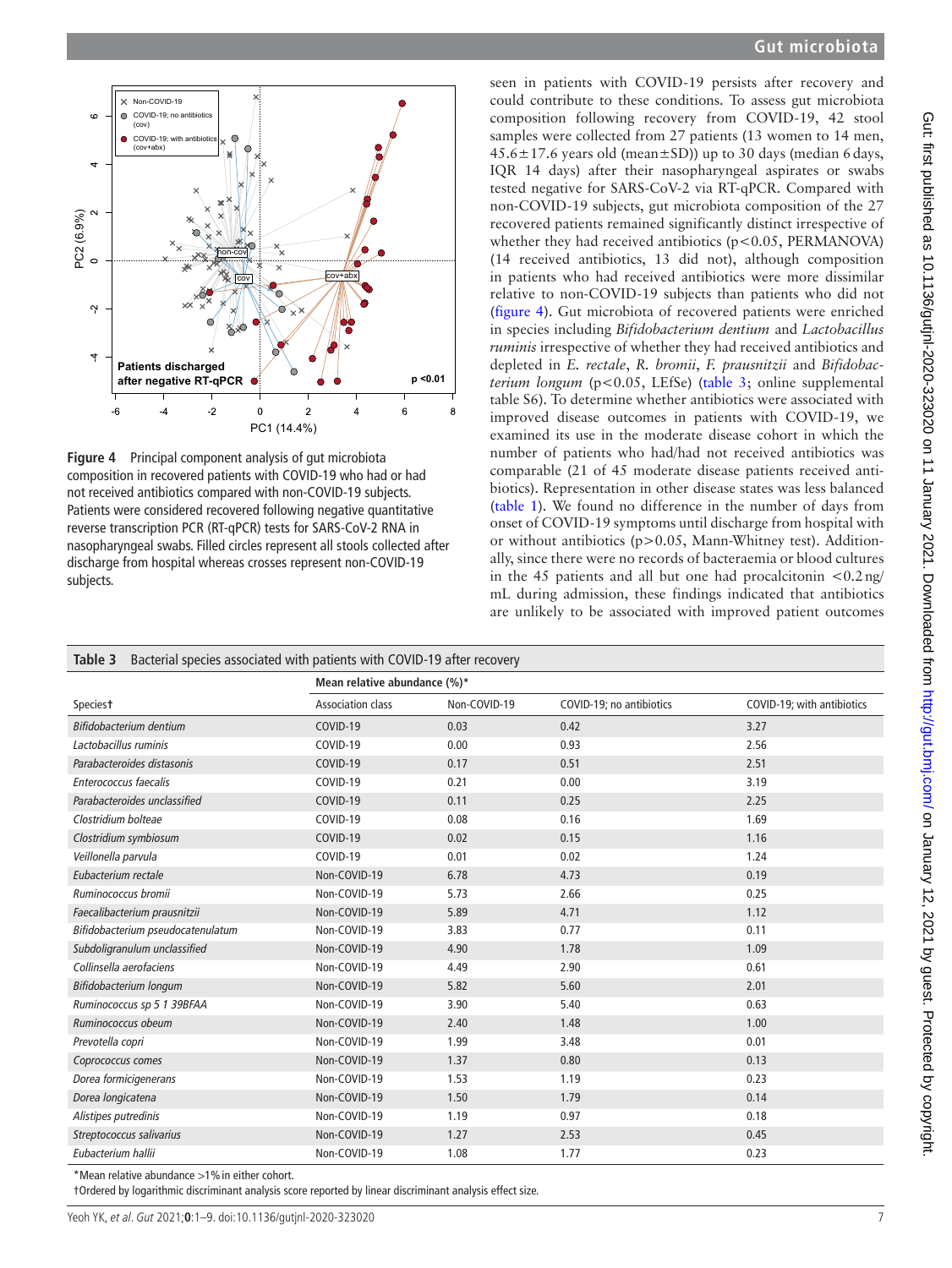assuming no bacterial coinfections but in contrast could exacerbate and prolong gut microbiota dysbiosis in patients with COVID-19.

## **DISCUSSION**

The pathophysiology of SARS-CoV-2 infection is characterised by aggressive inflammatory responses that are strongly implicated in the causation of multiorgan dysfunction seen in some patients, and thus disease severity is likely due to not only viral infection but also host immune responses.<sup>12128–30</sup> Here we show that gut microbiota composition of patients with COVID-19 during hospitalisation is correlated with plasma concentrations of several cytokines, chemokines and inflammation markers, suggesting that the gut microbiota could play a role in modulating host immune response and potentially influence disease severity and outcomes. Specifically, the depletion of several bacterial species in the COVID-19 cohort was linked to increased concentrations of TNF-α, CXCL10, CCL2 and IL-10 consistent with immunological studies of patients with COVID-19, $^2$  indicating that these depleted taxa may have a role in preventing overaggressive inflammation. In support of this inference, depleted gut commensals such as *B. adolescentis*, *F. prausnitzii*, *E. rectale*, *R*. (*Blautia*) *obeum* and *D. formicigenerans* have been separately linked to reduced host inflammatory response in other inflammatory-related diseases.24–26 For example, *F. prausnitzii* has been shown to induce priming of human colonic regulatory T cells that secrete the anti-inflammatory cytokine IL-10, $31$ high relative abundances of *E. rectale* in the gut are linked to reduced inflammation in Alzheimer's disease,<sup>32</sup> and *B. adolescentis* is able to suppress activation of nuclear factor κB that promotes expression of proinflammatory cytokines.<sup>33</sup> In addition, the enrichment of *Ruminococcus gnavus*, *Ruminococcus torques*, *Bacteroides dorei* and *Bacteroides vulgatus* in COVID-19 is also consistent with the inference of a microbial-mediated immune dysregulation. *R. gnavus* and *R. torques* in the gut have been reported to co-occur with inflammatory bowel disease,<sup>34 35</sup> and *B. dorei* and *B. vulgatus* are implicated in several inflammatory gut diseases such as irritable bowel disease and ulcerative colitis.<sup>36</sup> However, it remains unknown as to whether inflammatory-associated gut microorganisms enriched in COVID-19 indeed play an active part in disease or simply flourish opportunistically due to a depletion of other gut microorganisms.

The potential role played by gut microorganisms in COVID-19 could allow the use of a microbiome-based risk profile to identify individuals at risk of severe disease or downstream inflammatory symptoms such as multisystem inflammation and Kawasaki-like disease in children.4 6 37 Based on several patients surveyed in this study for up to 30 days after clearing SARS-CoV-2, the gut microbiota is likely to remain significantly altered after recovery from COVID-19. In light of reports that a subset of recovered patients with COVID-19 experience persistent symptoms such as fatigue, dyspnoea and joint pains, some over 80 days after initial onset of symptoms,  $27 \frac{38}{39}$  we posit that the dysbiotic gut microbiome could contribute to immune-related health problems post-COVID-19. Our short follow-up period does not permit extrapolation of gut microbiota composition to long-term persistent symptoms. As such, longer follow-up of patients with COVID-19 (eg, 3months to 1year after clearing the virus) is needed to address questions related to the duration of gut microbiota dysbiosis postrecovery, link between microbiota dysbiosis and long-term persistent symptoms and whether the dysbiosis or enrichment/depletion of specific gut microorganisms predisposes recovered individuals to future health problems.

Our study has several shortcomings, including heterogeneous patient clinical management which could confound microbial signatures associated with COVID-19. A homogenous case–control cohort with adequate representation in each disease severity group and minimal variability across treatments is needed for a properly controlled study, although these ideals may not be possible in the real world. As such, it is unclear to what extent the gut microbiota composition as an outcome of COVID-19 is influenced by clinical management. Moreover, the observed gut microbiota composition could simply be a response to patients' health and immune states rather than a direct involvement in disease severity, as such it may not be directly applicable to predicting disease susceptibility in non-COVID-19 subjects. Caution is also needed in interpreting patient outcomes associated with antibiotic use. It was estimated that half to three quarters of patients with COVID-19 received antibiotics empirically despite less than 7% presenting bacterial infections.<sup>4041</sup> We found no difference in outcomes with or without antibiotics that supports calls to curb unnecessary antibiotics in managing patients with COVID-19, but our comparison was limited to patients with moderate disease as patient numbers in this subcohort were more comparable. While our finding suggests that antibiotics does not improve patient outcomes, it is still possible that a higher prevalence of antibiotic administration in severe and critical patients could worsen inflammation.<sup>42</sup> Finally, gut microbiota composition is highly heterogeneous across human populations and changes in compositions reported here may not necessarily be reflected in patients with COVID-19 from other biogeographies. Nevertheless, this survey of gut microbiota alterations in association with immune dysregulation revealed that gut microorganisms are likely involved in the modulation of host inflammatory responses in COVID-19. With mounting evidence that gut microorganisms are linked with inflammatory diseases within and beyond the gut,  $12\frac{43}{12}$  these findings underscore an urgent need to understand the specific roles of gut microorganisms in human immune function and systemic inflammation.

#### **Author affiliations**

<sup>1</sup>Department of Microbiology, The Chinese University of Hong Kong, Shatin, Hong Kong

<sup>2</sup> Center for Gut Microbiota Research, Faculty of Medicine, The Chinese University of Hong Kong, Shatin, Hong Kong

<sup>3</sup>Department of Medicine and Therapeutics, The Chinese University of Hong Kong, Shatin, Hong Kong

<sup>4</sup>State Key Laboratory for digestive disease, Institute of Digestive Disease, Li Ka Shing Institute of Health Science, The Chinese University of Hong Kong, Shatin, Hong Kong <sup>5</sup>Stanley Ho Centre for Emerging Infectious Diseases, Faculty of Medicine, The Chinese University of Hong Kong, Shatin, Hong Kong

<sup>6</sup>Department of Medicine and Geriatrics, United Christian Hospital, Kwun Tong, Hong Kong

<sup>7</sup>Department of Pathology, United Christian Hospital, Kwun Tong, Hong Kong <sup>8</sup>Department of Anaesthesia and Intensive Care, The Chinese University of Hong Kong, Shatin, Hong Kong

<sup>9</sup> Department of Chemical Pathology, The Chinese University of Hong Kong, Shatin, Hong Kong

<sup>10</sup>Li Ka Shing Institute of Health Sciences, The Chinese University of Hong Kong, Shatin, Hong Kong

**Twitter** Tao Zuo @Tao\_Zuo\_ and Siew C Ng @Siew\_C\_Ng

**Acknowledgements** We would like to thank all healthcare workers working in isolation wards of the Prince of Wales and United Christian Hospitals, Hong Kong SAR, China. We thank Miu Ling Chin, Apple CM Yeung, Wendy CS Ho, Rity Wong, Vickie Li, Ida MT Chu and other staff/students for their technical contribution in this study including sample collection, inventory and processing, and Hui Zhan, Yating Wan, Nan Chen for assistance with DNA extraction.

**Contributors** SCN, GC-YL, ET, KSCF, VC, LL recruited study subjects. AYLL, RWYN, TCFY, GL-HW procured and collated patients' clinical data. PC organised sample inventory and processing. TZ, QL, FZ, AC, CPC performed laboratory work including extracting DNA and generating sequence data. CKW performed cytokine and chemokine measurements. YKY and SCN analyzed and interpreted the data, and